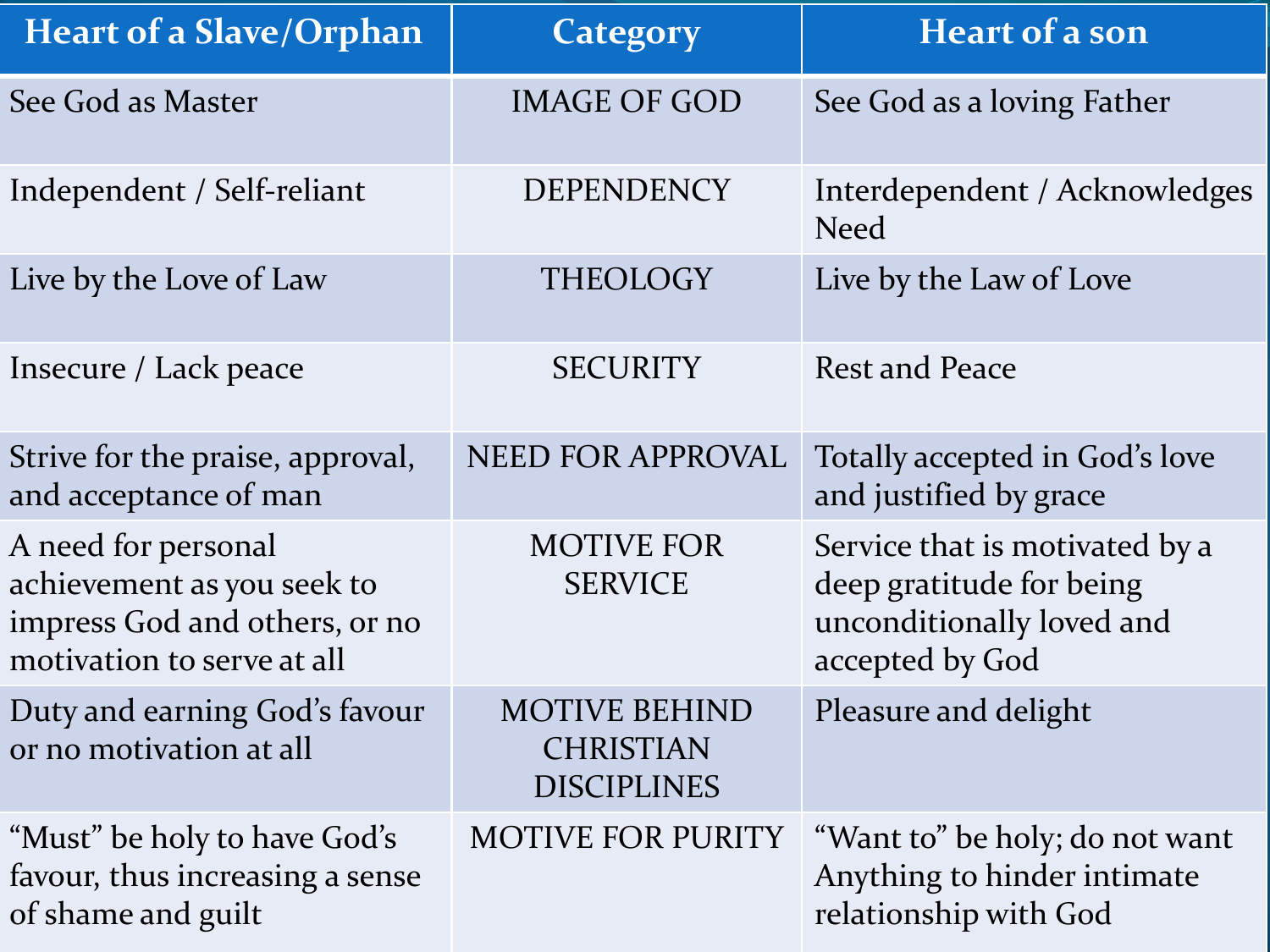| <b>Heart of a Slave/Orphan</b>                                                                                                       | Category                                 | <b>Heart of a son</b>                                                                                                                           |
|--------------------------------------------------------------------------------------------------------------------------------------|------------------------------------------|-------------------------------------------------------------------------------------------------------------------------------------------------|
| Self-rejection from comparing<br>yourself to others                                                                                  | <b>SELF-IMAGE</b>                        | Positive and affirmed because<br>you know you have such value to<br>God                                                                         |
| Seek comfort in counterfeit<br>affections: addictions,<br>compulsions, escapism, busyness<br>hyper-religious activity                | <b>SOURCE OF</b><br><b>COMFORT</b>       | Seek times of quietness and<br>solitude to rest in the Father's<br>presence and love                                                            |
| Competition, rivalry, and<br>jealousy toward others' success<br>and position                                                         | <b>PEER</b><br><b>RELATIONSHIPS</b>      | Humility and unity as you value<br>others and are able to rejoice in<br>their blessings and success                                             |
| Accusation and exposure in order<br>to make yourself look good by<br>making others look bad                                          | <b>HANDLING</b><br><b>OTHERS' FAULTS</b> | Love covers as you seek to restore<br>Others in a spirit of love and<br>gentleness                                                              |
| See authority as a source of pain;<br>distrustful toward them and lack<br>a heart attitude of submission                             | <b>VIEW OF</b><br><b>AUTHORITY</b>       | Respectful, honouring; you see<br>them as ministers of God for<br>good in your life                                                             |
| Difficulty receiving admonition;<br>you must be right so you easily<br>get your feelings hurt and close<br>your spirit to discipline | VIEW OF<br><b>ADMONITION</b>             | See the receiving of admonition<br>as a blessing and need in your life<br>so that your faults and<br>weaknesses are exposed and put<br>to death |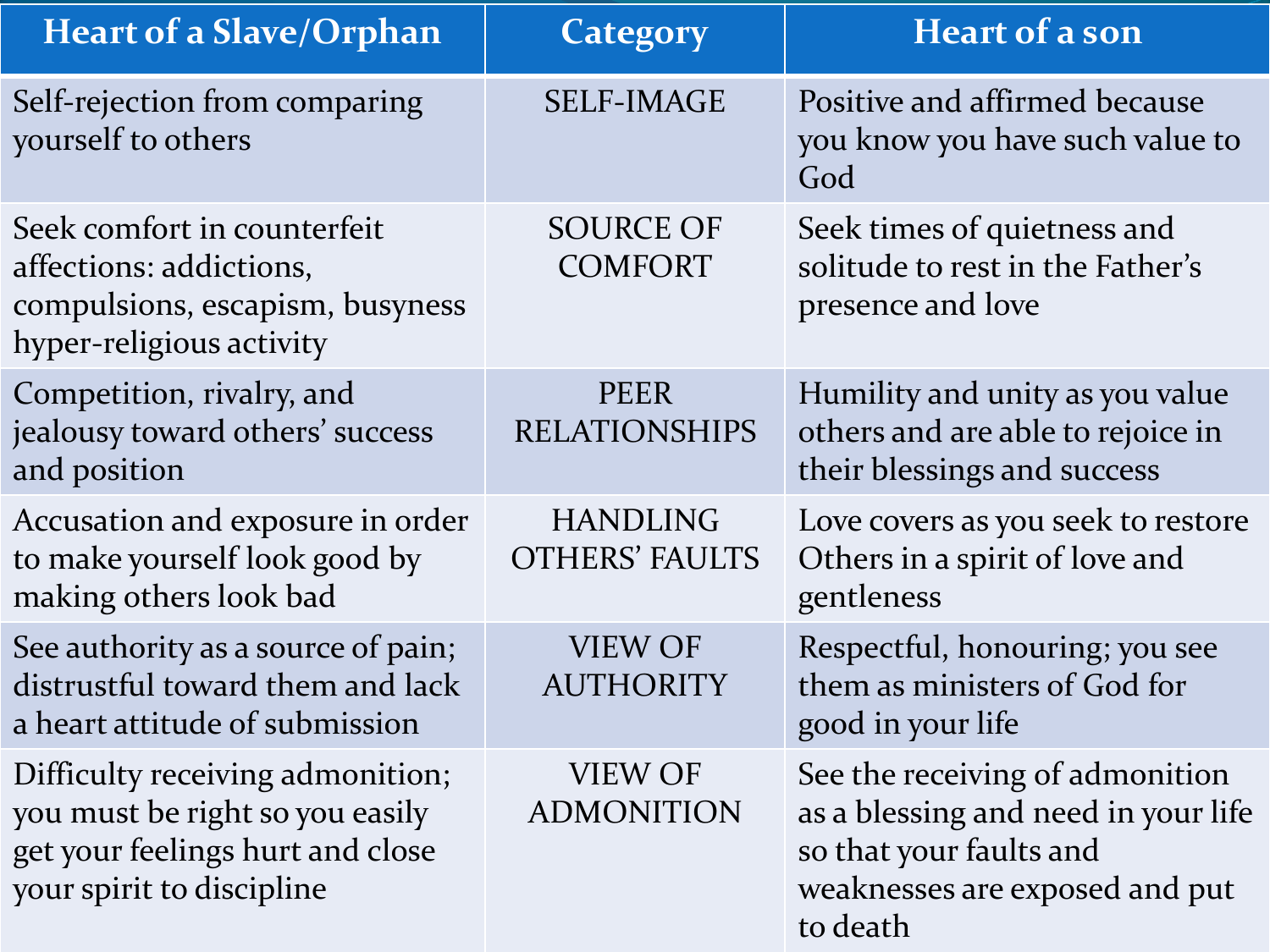| <b>Heart of a Slave/Orphan</b>                                                                                                                                                              | <b>Category</b>                          | <b>Heart of a son</b>                                                                                                                                 |
|---------------------------------------------------------------------------------------------------------------------------------------------------------------------------------------------|------------------------------------------|-------------------------------------------------------------------------------------------------------------------------------------------------------|
| Guarded and conditional;<br>based upon others'<br>performance as you seek<br>to get your own needs met                                                                                      | <b>EXPRESSION OF LOVE</b>                | Open, patient, and<br>affectionate as you lay your life<br>and agendas down in<br>Order to meet the needs of<br>others                                |
| Conditional & Distant                                                                                                                                                                       | <b>SENSE OF GOD'S</b><br><b>PRESENSE</b> | Close & Intimate                                                                                                                                      |
| <b>Bondage</b>                                                                                                                                                                              | CONDITION                                | Liberty                                                                                                                                               |
| Feel like a Servant/Slave                                                                                                                                                                   | <b>POSITION</b>                          | Feel like a Son/Daughter                                                                                                                              |
| Spiritual ambition; the earnest<br>desire for some spiritual<br>achievement and distinction<br>and the willingness to strive<br>for it; a desire to be seen and<br>counted among the mature | <b>VISION</b>                            | To daily experience the<br>Father's unconditional love<br>and acceptance and then be<br>sent as a representative of His<br>love to family and others. |
| No choice                                                                                                                                                                                   | <b>CHOICE</b>                            | Free will                                                                                                                                             |
| Fight for what you can get!                                                                                                                                                                 | <b>FUTURE</b>                            | Sonship releases your<br>inheritance!                                                                                                                 |